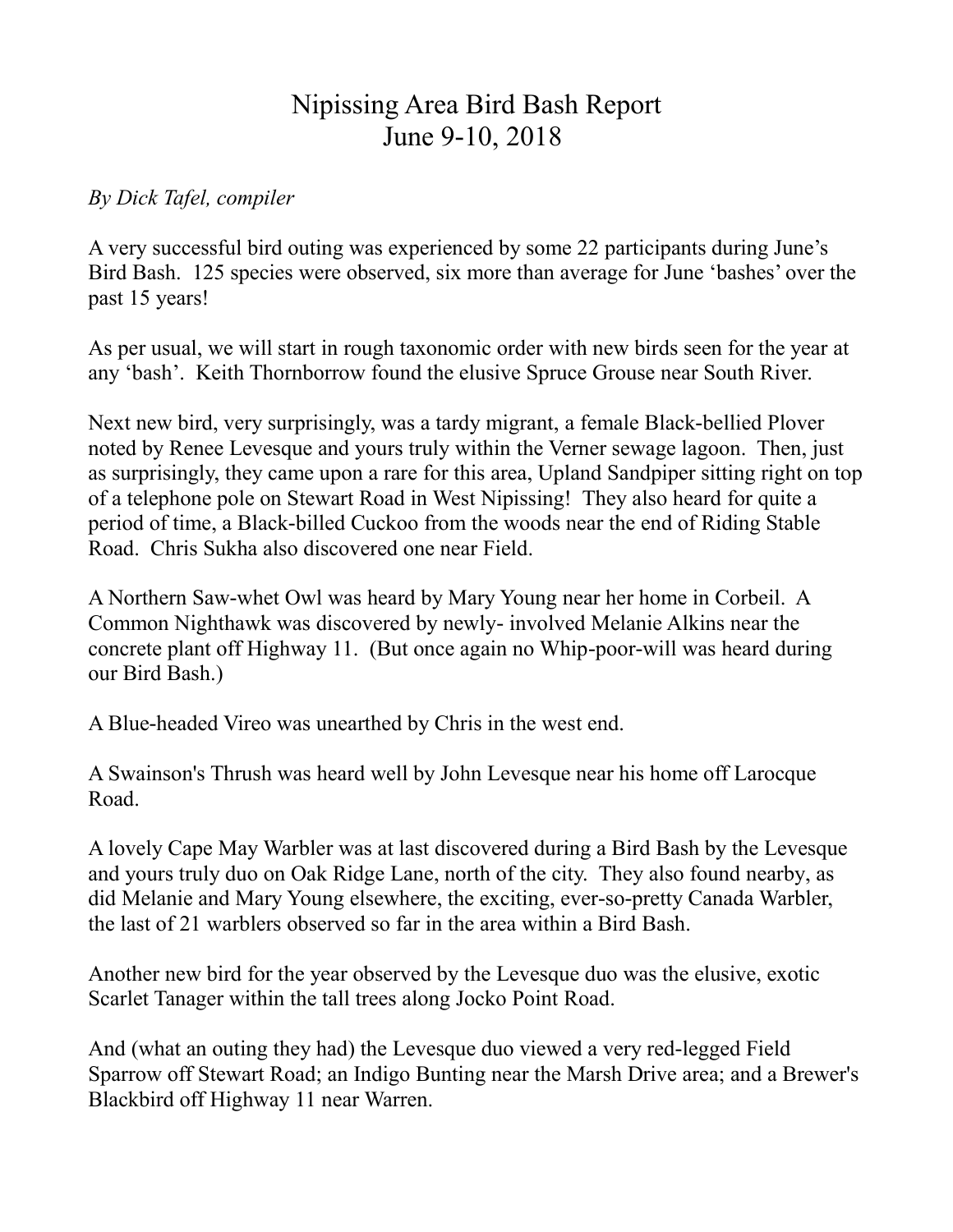I have now reported upon all first-seen birds for the district "bash". What about other birds re-discovered?

The Common Loon is normally the first bird upon previous lists. And it was seen by many, including Janet and Lloyd Sparks at Wolfe Lake.

Double-crested Cormorants were common in many areas. But the American Bittern was noticed just by a few – Keith Thornborrow in the south end, Chris in the west and Steve Pitt in the east. Great Blue Herons were also seen by many, as were Turkey Vultures.

Canada Geese are clearly still ubiquitous! Five Trumpeter Swans were discovered by Therez Violette at Cache Bay.

There were still lots of ducks about, including 8 "puddle-duck" species, mostly found within the various lagoons. However, only Chris noted Ring-necked and Lesser Scaup at Verner Lagoon. A Common Goldeneye was seen there by the Levesque duo. Redheads were seen at both western lagoon sites by Chris and the Levesque duo. Only Kaye found Common Mergansers. No one found a Hooded Merganser.

Among predators, Ospreys were fairly widely noted, but Northern Harriers were watched only by the Levesque pair and by Keith. They also saw Broad-winged Hawks, as did Kaye. A Bald Eagle was viewed solely by Melanie.

American Kestrel were fairly widespread, but Merlins were upon the lists only of the Sparks, Melanie and the Levesque pair.

Keith found Wild Turkeys near South River. American Coots were at Warren Lagoon, observed there by the Levesque duo and Chris. Chris also saw Sandhill Cranes, as did Melanie. The latter three groups, as well as Gary and Connie Sturge, Lori Anderson and Ken Gowing all spotted Killdeer. The only other shorebird seen was the Spotted Sandpiper, seen by Brent Turcotte, oddly, at the North River, and also seen by Kaye.

Wilson's Snipe was noted by Steve near Astorville. Unfortunately, no one managed to hear or see the American Woodcock this month.

The two main gulls were fairly commonplace. However, Black and the Common Terns were hard to spot and spotted only by the Levesque pair at Cache Bay, while Caspians were seen by Chris and Kaye.

Rock Pigeons were, as always, very common, with the Mourning Dove a little bit less so.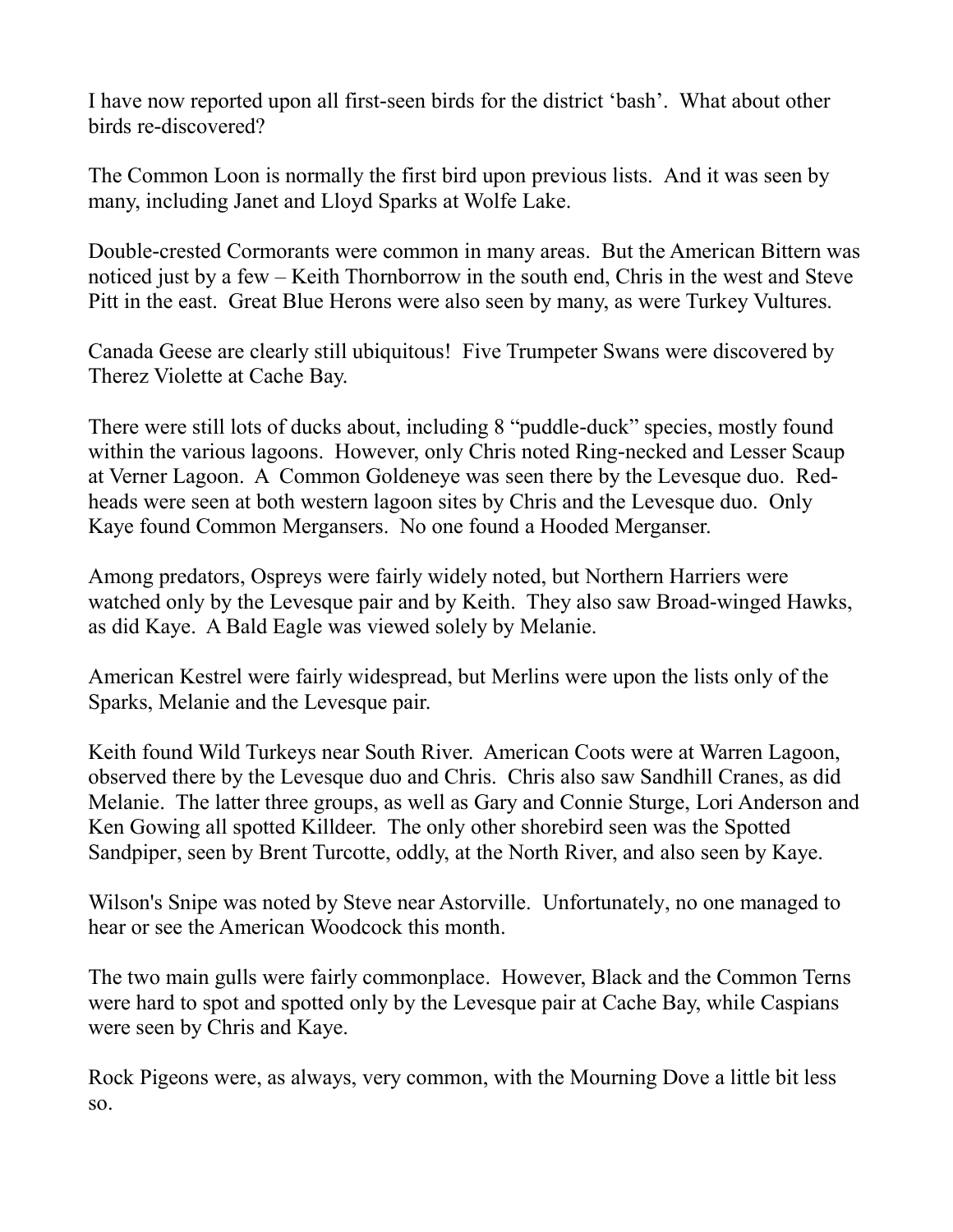A Barred Owl was observed in Field by Chris.

Chimney Swifts, still at their favourite chimney on Main Street in North Bay, were watched by Kaye and Melanie.

Ruby-throated Hummingbirds were very widespread.

Belted Kingfishers were somewhat hard to locate, but were on the lists of Chris, Brent and the Levesque pair.

Now as to woodpeckers and similar: the Yellow-bellied, Northern Flicker and Hairy were fairly widespread. The Pileated was noted only by Renee, by the Anderson pair and by Chris. But where were the Downys? No one apparently spotted one of these usually quite common woodpeckers.

Now as to flycatchers: the Eastern Wood-Pewee was noted by Melanie and by the Sturges; Alder Flycatchers were spotted by the Levesque pair, Chris and Melanie; the Eastern Phoebe was widely noted; the Great Crested Flycatcher was observed only by Chris and Renee; and the Eastern Kingbird was on many lists.

Getting to vireos, I must first mention the Red-eyed, for it seemed to be everywhere, while Warbling Vireos were noted only by the Levesque pair, by Chris and by Melanie.

The Gray Jay was spotted solely by Keith, but Blue Jays were on almost every list. Crows and ravens seemed to be everywhere.

All five local swallows were seen again, though the Northern Rough-winged was identified only by Chris, by Melanie and by the Levesque pair. The latter identified the Bank Swallow, as did Chris. Cliff Swallows were spotted only by the Levesque pair near the Veuve River bridge, where the Rough-winged also hang out.

Black-capped Chickadees were everywhere, as per usual, and the Red-breasted Nuthatches, also. But where were the White-breasted Nuthatches – another normally common bird that was overlooked? Brown Creepers were noted by Chris.

As to wrens, the only one apparently seen was the Winter Wren – by Chris and Melanie, who also noted the Golden-crowned Kinglet. No Ruby-crowned were identified.

As to thrushes: Only Kaye spotted an Eastern Bluebird; the Veery was rather widespread; the Hermit Thrush was observed by Chris and by April McCrum; and the Wood Thrush heard by Kevan Cowcill. American Robins seemed to be almost everywhere, possibly partly due to their huge fallout during that unexpected snow fall in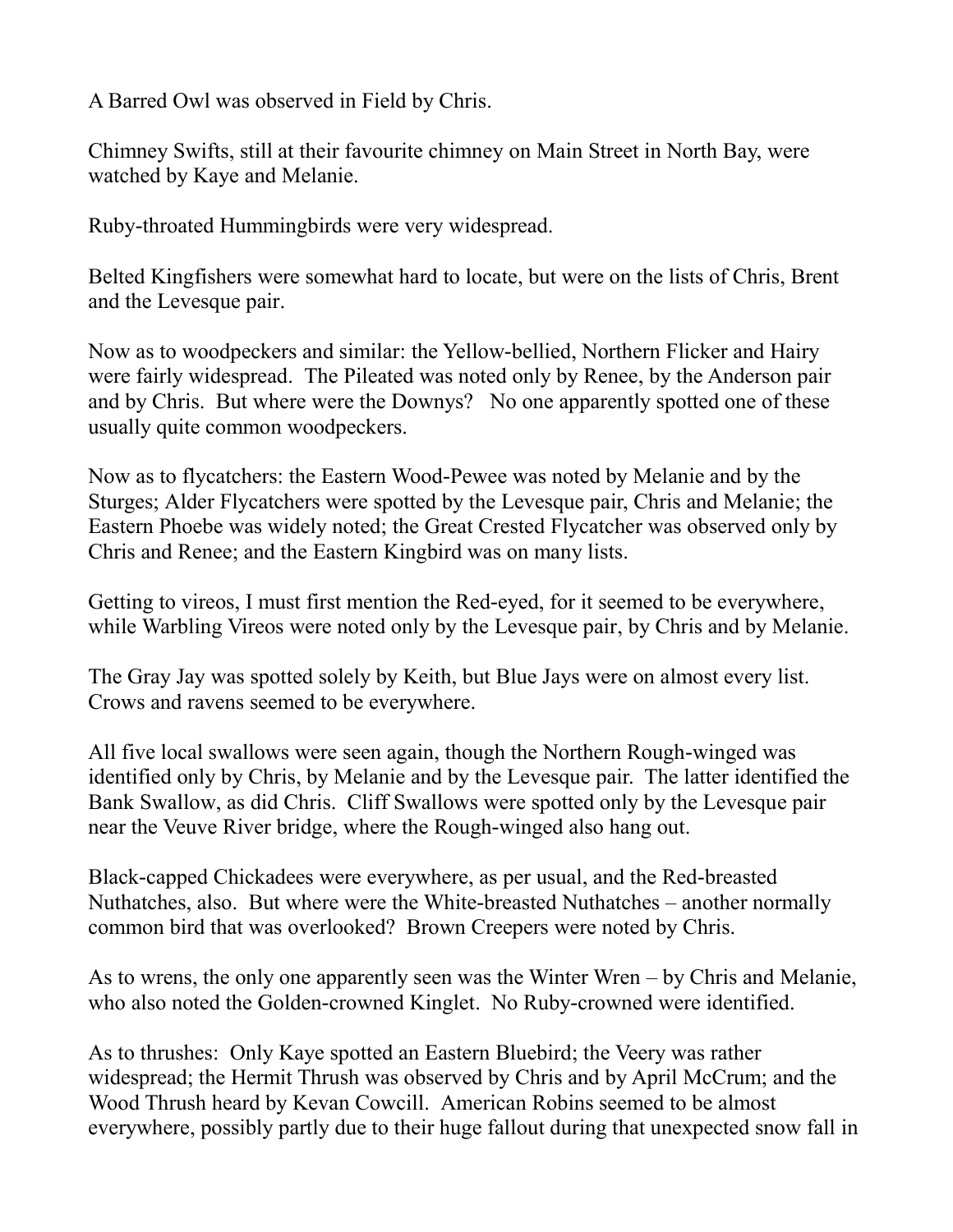late April.

Gray Catbirds were seen only by Melanie and the Anderson pair. Brown Thrashers were on several lists. European Starlings were all over, as usual. Cedar Waxwings were also widespread, appearing upon many lists and often in large numbers.

Now to the wonderful North American boreal forest wood warblers: Some 16 of the 18 species, the largest number upon any recent Bird Bash month, were seen again.

I am sure to miss someone's warbler discovery, but will try hard to mention just who saw what (of those noted already in a previous month): Nashville - by Chris, and Mary; Northern Parula – by Brent; Yellow – by many; Chestnut-sided – by Peter and Pam Handley, as well as several others; Magnolia - by the Levesque pair; Black-throated Blue and Green - by Chris and Melanie, the latter species also seen by the Sparks; Yellow-rumped - by Chris; Blackburnian and Pine – by Chris and Melanie; Black and White – by Chris, Brent and Melanie; Mourning Warbler – by the Levesque pair, John and Chris; American Redstart, Ovenbird and Common Yellowthroat - by many; and the Northern Waterthrush - by the Levesque pair.

Sparrows: Five sparrow species were fairly widely noted – Chipping, Song, Whitethroat, Savannah and Swamp. The Dark-eyed Junco, normally lumped in with sparrows upon check lists, was observed only by April.

Rose-breasted Grosbeaks were enjoyed by Brent and Melanie. Bobolinks were watched by Kaye and the Anderson and Levesque pairs. Red-winged Blackbirds were very widespread, as were Common Grackles.

Eastern Meadowlarks were discovered by the Anderson and Levesque duos, as well as by Melanie. Brown-headed Cowbirds were noted only by Kaye and Keith.

Baltimore Orioles were solely on the Levesque pair's list.

Purple Finches were fairly widely noted, but Red Crossbills were only upon the lists of Chris and Melanie. Pine Siskins were still about – at least where feeders were being kept up, such as at Mary Ann Kenrick's and at the Sparks'.

American Goldfinches were quite widely distributed. But no Evening Grosbeaks this month? First month blank for this species since the count began in January.

House Sparrows were noted by the Sturges, the Anderson pair and Kaye.

And so that ends the detailed results of June"s Bird Bash. Congrats to all the